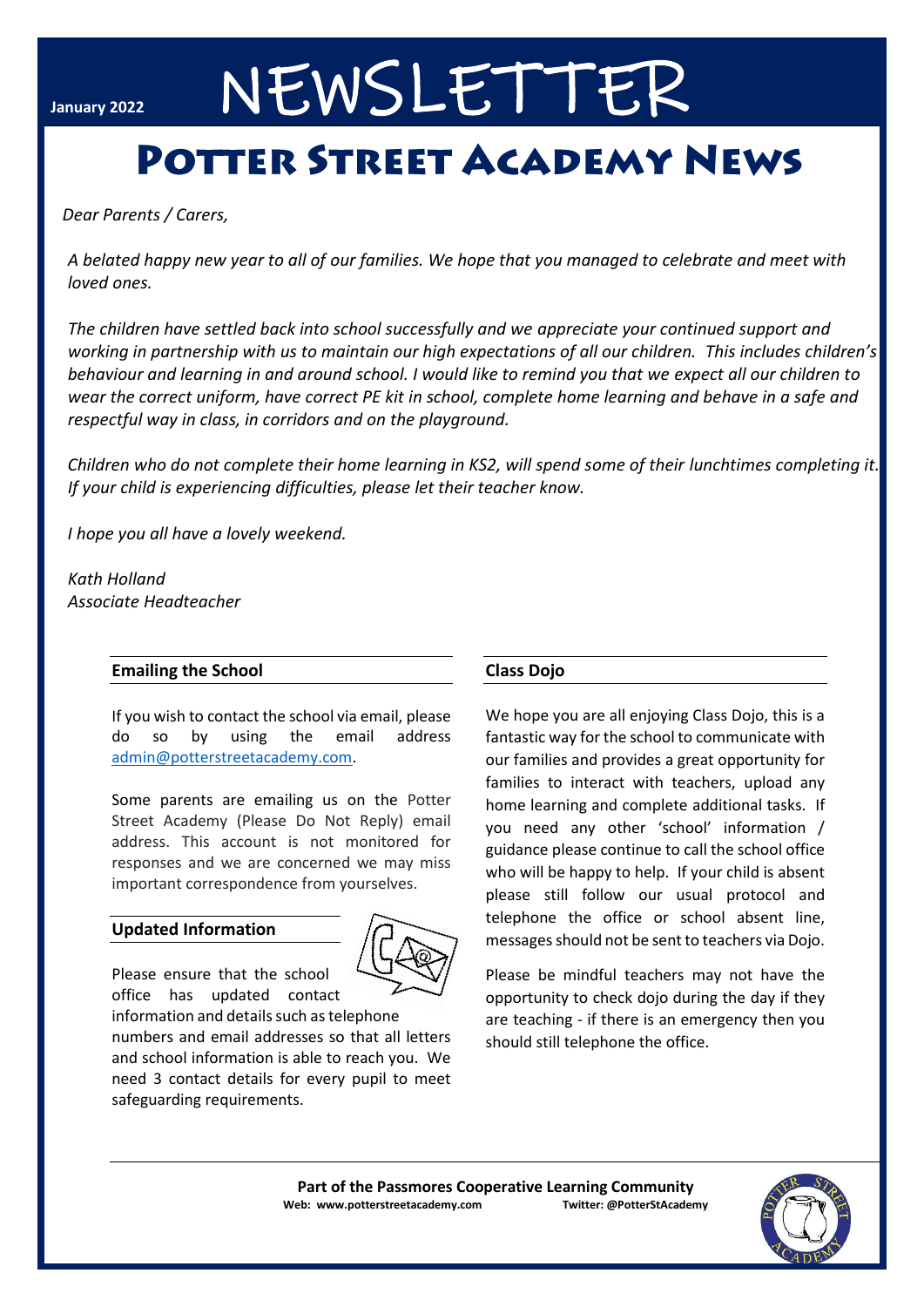#### **House Points**

Children are busy earning house points by showing how well they keep the school values – responsibility, respect, resilience and relationships.

| <b>Dragon</b>  | 1660 |
|----------------|------|
| Griffin        | 1714 |
| Lion           | 1756 |
| <b>Unicorn</b> | 1939 |

#### **Punctuality**

A reminder that our school gates are open from 08:30am and children are welcomed inside the classroom from 08:40am each morning. All classroom doors are closed at **08:50am** for registration. If you are late, you must come round to the main entrance for registration. As a school, we are aware lateness can severely affect achievement. We monitor punctuality closely and have strategies in place to address lateness which includes regular 'late gates' overseen by our Education Welfare Manager.

#### **Parents Consultations**

Are on:  $7<sup>th</sup>$  Feb  $1:30 - 4:00$ pm 8 th Feb 3:30 – 6:00pm

Further details will follow.

#### **Family Holidays and Term Time Leave**

Parents/carers should ensure that family holidays and any term time leave are arranged outside of school term time.

Parents/carers should not remove their child from school during term time without having first requested a leave of absence in writing from the Headteacher.

All requests for authorised absence will be responded to in writing and will only be authorised in the most extreme circumstances. If permission is not granted, but the child is still absent, the absence is classed as unauthorised and parents/carers may be issued with a penalty notice.

Please note, requests are rarely authorised.

#### **Staff Training Days**

As previously advised, Friday 28<sup>th</sup> January is an inset day. Dates for 2021/22 are on our APP and website.





**Clubs**

Extra-curricular clubs for this term has

restarted. KS2 children enjoying their guitar club!

#### **Coats in School**

As the weather has turned colder, please ensure all children have coats in school. We also recommend that they also bring in hats and gloves.